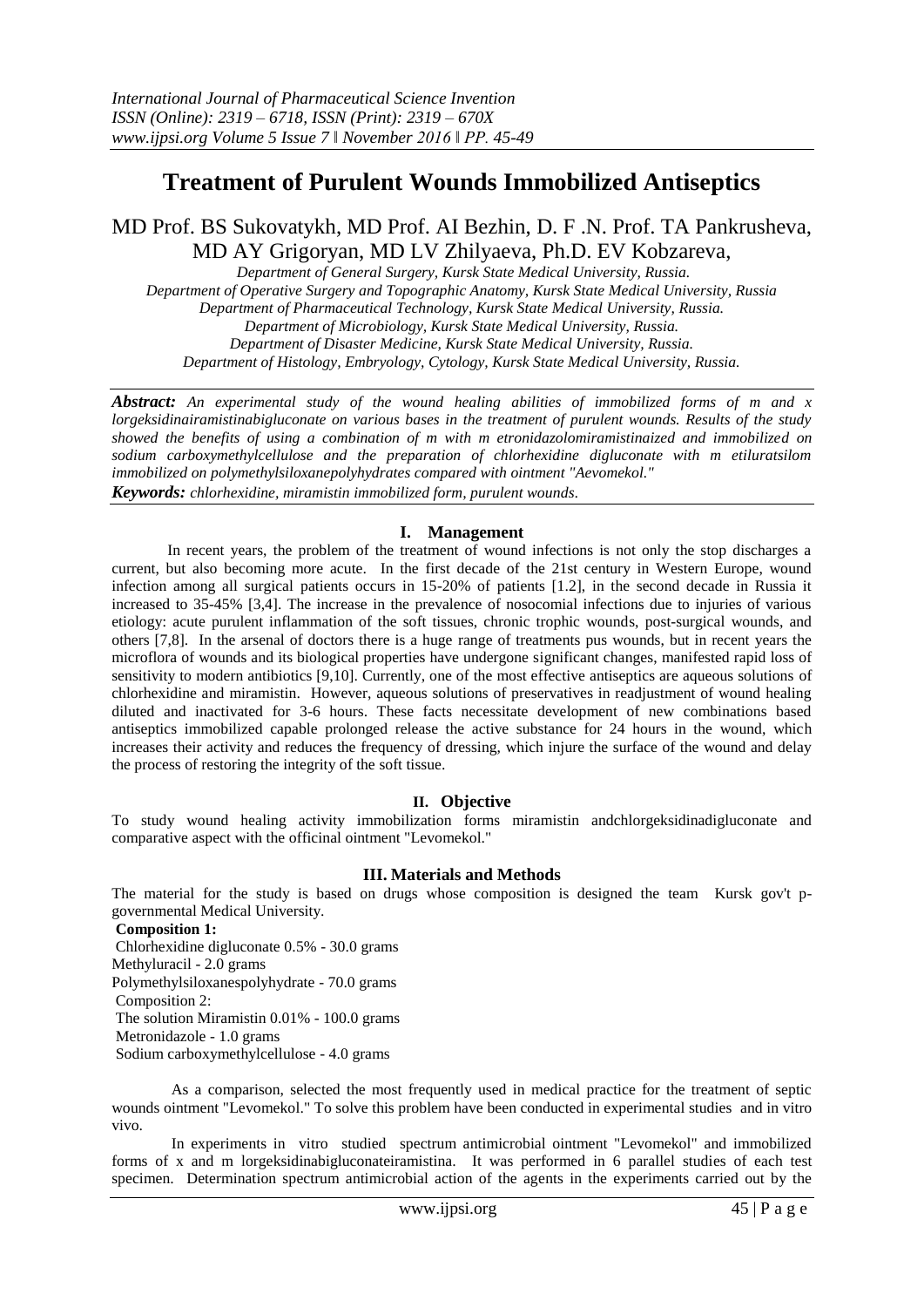method of diffusion in agar solid culture media using test microorganism strains St. Aureus ATCC 6538- P, you. Cereus ATCC 10702, E. Coli ATCC 25922, Proteus vulgaris and Pseudomonas aeruginosa ATCC 9027, Candida albicans ATCC 885-653.

Experiments in vivo carried out on 180 white male rats breed "Wistar". For the study were selected animals weighing February 18,  $0 \pm 5$ , 12 g without any external signs of disease, passed quarantine vivarium Medical University KSMU Russian Ministry of Health. Eksperiment carried out in accordance with the European Convention for the Protection of Vertebrate Animals used for Experimental and other Scientific Purposes (European Convention for the Protection of Vertebrate Animals used for Experimental and Other Scientific Purposes, 18.03.1986). The study protocol approved by the Regional Ethics Committee for Kursk State Medical University of the Russian Health Ministry. All animals were kept under identical conditions on a standard diet.

Animals were anesthetized under aseptic conditions purulent wound modeled by the following procedure. On the shaved area of the wool treated with antiseptic excised back skin with subcutaneous fat measuring 16x16 mm. The resulting wound was administered gauze ball, containing 1 billion. Microbial bodies overnight culture St. aureus ATCC 6538-P and E. coli ATCC 25922, and then the wound sutured. After 48 hours after modeling abscess formed with all the characteristic signs of inflammation. After removing the stitches the wound edges bred, gauze removed, pus evacuated.

Experimental animals were divided into three groups: the comparison, 1st trial and 2nd trial. The distribution of animals in groups is shown in Table 1.

| <b>Table 1.</b> The distribution of annihals in groups of experiments |                                                                                                                         |                   |  |  |  |
|-----------------------------------------------------------------------|-------------------------------------------------------------------------------------------------------------------------|-------------------|--|--|--|
| Groups                                                                | Method of treatment                                                                                                     | Number of animals |  |  |  |
| Comparisons                                                           | Using the officinal ointment "Levomekol"                                                                                | 60                |  |  |  |
| 1st of pytnaya                                                        | Treatment with the use of chlorhexidine digluconate with<br>metiluratsilom immobilized by polymethylsiloxanepolyhydrate | 60                |  |  |  |
| 2nd Experiment                                                        | with m<br>iramistin<br><b>Treatment</b><br>from<br>and<br>metronidozolimmobilizovanny sodium carboxymethylcellulose     | 60                |  |  |  |
| Total:                                                                |                                                                                                                         | 180               |  |  |  |

**Table 1:** The distribution of animals in groups of experiments

In the control group animals produced daily debridement with 3% solution of hydrogen peroxide and the imposition of haze napkins with officinal ointment "Levomekol."

The 1st pilot performed daily debridement with 3% solution of hydrogen peroxide and the imposition of haze napkins with an immobilized form of chlorhexidine bigluconate. In the 2nd test group animals produced daily debridement with 3% solution of hydrogen peroxide and the imposition of haze napkins with immobilized form miramistin. Dressings experimental animals in all the series is done once a day, every day for 14 days. The course of wound healing in experimental animals were evaluated planimetric, microbiological, histological methods. Logging performance and removal of animals from the experiment performed on the 1st, 3rd, 5th, 8th, 10th and 15th day from the start of treatment. When purulent wound planimetry assessed the dynamics of the area and reduce the rate of healing.

During a standard bacteriological examination determined the wound colonization (cfu / 1g tissue) by seeding infiltrate the wound in Petri dishes with solid nutrient medium (agar). Histological study micropreparations wounds made on the 1st, 3rd, 5th, 8th, 10th day after the start of treatment of experimental animal breeding experiment. The fence material was performed by excision of soft tissue area of the bottom and the adjacent edges of the wound edge. Taken material immediately fixed in 10% neutral formalin solution, followed by wiring in ascending alcohols and fill in paraffin according to standard procedure. Prepared paraffin sections stained with hematoxylin and eosin. In assessing the histological sections drew attention to the severity of inflammatory reactions, time of appearance of granulation tissue, the occurrence of an edge epithelialization as well as the structural completeness of the newly formed epithelium.

When morphometric study of histological preparations in sections at X400 magnification on a selected area within the wound defect under leukocyte-fibrinous scab counted fibroblasts, granulocytes, lymphocytes and macrophages to 100 cells, the results were expressed as a percentage. When cytology defined cellular composition of infiltrate on the 3rd, 5th, 8th, 10th day. For objectification of wound healing process cell index was calculated by the formula. The cells were placed in the numerator, characterized reparative processes, and the denominator - the inflammatory process. The smaller the index, the more severe the inflammation of the wound. Statistical processing study results was performed using ANOVA techniques. Calculates the average value of quantitative indicators (M) and the average error of the mean (m). The distribution of symptoms was determined by the Shapiro-Wilk test criteria. The significance of differences was assessed by the criterion of Newman-Keylsa.

**IV. The results of their Own Research**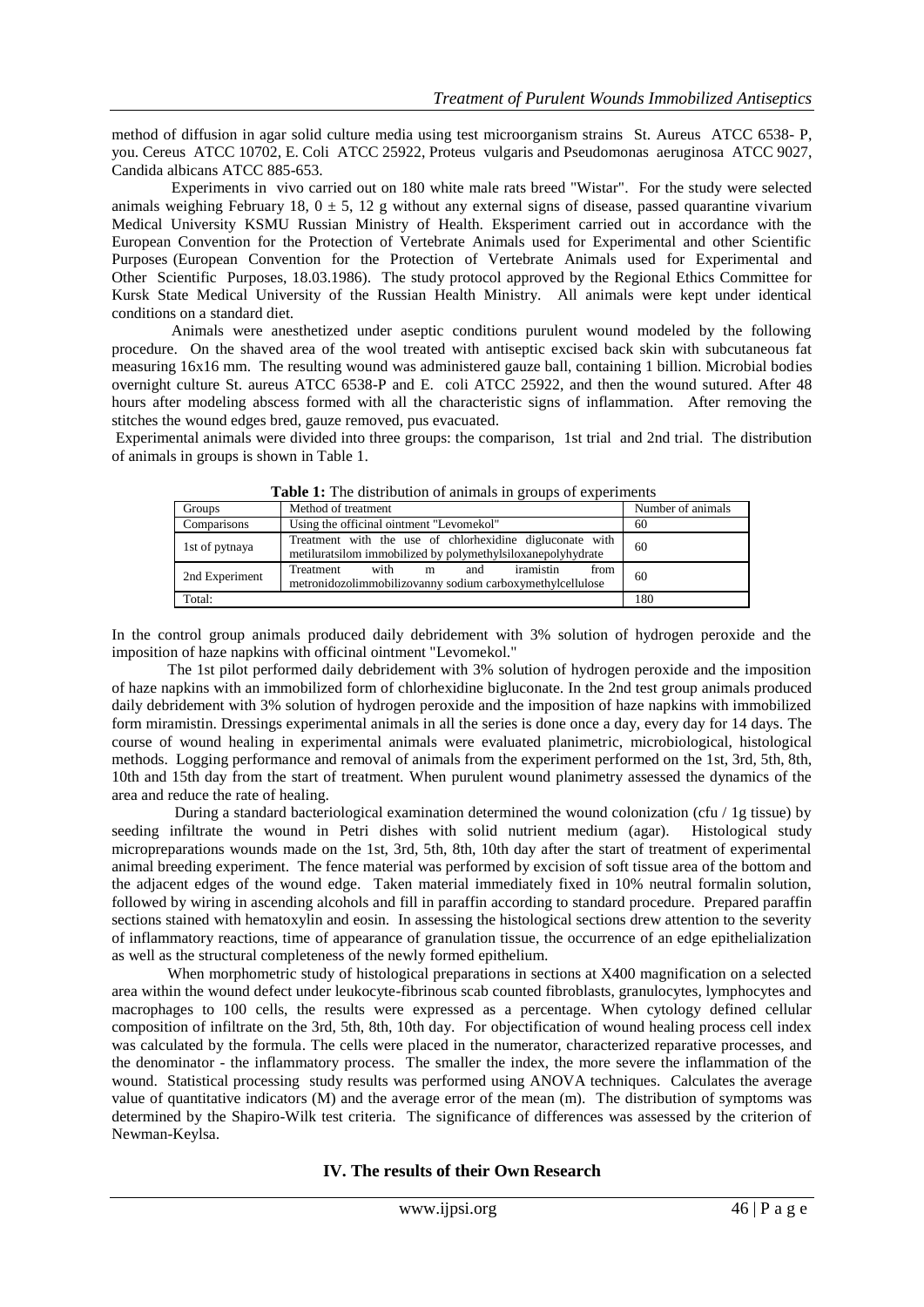| mm (method of standard rings) ( $M \pm m$ ) |                 |                      |                      |  |  |
|---------------------------------------------|-----------------|----------------------|----------------------|--|--|
| Name of agent                               | Levomekol       | <b>Chlorhexidine</b> | <b>Miramistin</b>    |  |  |
| St. aureus ATCC 6538-P                      | $30.2 \pm 4.79$ | $29.5 \pm 2.25$      | $28.5 \pm 1.87$      |  |  |
| You. cereus ATCC 10702                      | $21.7 \pm 3.01$ | 22, $7 \pm 3.05$     | $27.0 \pm 2.1923$    |  |  |
| Coli ATCC 25922 E.                          | $26.5 \pm 5.01$ | $28.9 \pm 1.12$      | $29.2 \pm 1.47$      |  |  |
| Proteus vulgaris                            | $26.2 \pm 5.56$ | $26.2 \pm 2.42$      | $24.7 \pm 1.03$      |  |  |
| Pseudomonas aeruginosa ATCC 9027            | $26.2 \pm 4.58$ | $24.3 \pm 2.58$      | $25.5 \pm 2.59$      |  |  |
| Candida albicans ATCC 885-653               | $11.7 \pm 2.07$ | $10.6 \pm 2.33$      | $^{27,7}$ ± 1,63 2,3 |  |  |

Results of the study of the spectrum of antimicrobial action of drugs studiedare presented in Table 2. **Table 2:** AntimicrobialActivity drugs against hospital strains of microbes in the degree of growth retardation,

Note:  $1 - p \le 0.05$  compared with ointment "A evomekol" with immobilized form chlorhexidine;

<sup>2</sup> -  $p \le 0.05$  compared with ointment "Levomekol" with immobilized form miramistina;

 $3 - p \le 0.05$  when compared with the immobilized form miramistin immobilized form chlorhexidine

From the analysis of the data presented in Table 2, it follows that we have developed drugs possess high antimicrobial activity against all the strains examined test. When compared with the ointment "Levomekol" statistically significant differences with the immobilized form of chlorhexidine has not been revealed, but immobilized form miramistina statistically significantly superior and in the zones of growth inhibition and ointment "Levomekol" and gel form of chlorhexidine against you. Aureus ATCC 10702 and Candida albicans ATCC 885-653. And similar experimental wounds in all animals were comparable in terms of its area (252,4  $\pm$  4,85 mm<sup>2).</sup> The findings of the experiment data of planimetric meth do are presented in Table 3.

**Table 3:** The dynamics of the area and the rate of wound healing  $(M \pm m)$ 

| Groups         | Index                                 | Terms observation day |                 |                              |                              |  |
|----------------|---------------------------------------|-----------------------|-----------------|------------------------------|------------------------------|--|
|                |                                       | $3(n = 50)$           | $5(n = 40)$     | $10(n = 20)$                 | $15(n = 10)$                 |  |
| Comparisons    | Percentage reduction in wound area    | $21.2 \pm 4.84$       | $44.9 \pm 3.52$ | $78.4 \pm 3.07$              | $88.9 \pm 2.13$              |  |
|                | The rate of wound healing, $%$ / day. | $10.5 \pm 0.51$       | $12.0 \pm 0.69$ | $10.1 \pm 0.54$              | $2.0 \pm 0.12$               |  |
| 1st Experiment | Percentage reduction in wound area    | $35.6 \pm 2.64$       | $54.0 \pm 2.44$ | $91.2 \pm 1.20$              | $99.7 \pm 0.10$              |  |
|                | The rate of wound healing, $%$ / day. | $16.5 \pm 0.47$       | $9.9 \pm 0.40$  | $6.9 \pm 0.42$ <sup>1</sup>  | $1.2 \pm 0.25$               |  |
| 2nd Experiment | Percentage reduction in wound area    | $30.9 \pm 4.36$       | $52.5 \pm 3.39$ | $88.9 \pm 2.29$ <sup>2</sup> | 99 5 $\pm$ 0.05 <sup>2</sup> |  |
|                | The rate of wound healing, % / day.   | $12.5 \pm 1.43^3$     | $11.1 \pm 1.03$ | $\frac{12.9}{\pm}$ 1.21 2.3  | $1.4 \pm 0.30$               |  |

Note:  $1 - p \le 0.05$  when compared groups a comparison with the 1 st experimental group;

 $2 - p \le 0.05$  when compared groups compared to 2 minutes of the experimental group;

 $3 - p \le 0.05$  when compared 1st experimental groups of 2nd experimental group.

With the passage of time in all groups there was an increase percentage of wound area reduction. Statistically significant differences between the 1st experimental group and group comparison of observed practically during the whole period of the experiment, and between 2 nd experimental group and the comparison group - only starting with the 10-day observation period. In the experimental group statistically significant differences were found.

The rate of healing in the 1st experimental group was maximal at 1-3 days interval  $(16,5 \pm 0.47\%)$ day), which was significantly higher than the values in the other groups, then the rate decreased gradually, indicating that the maximum activity of the drug in the first phase of the wound healing process.

In turn, the rate of healing in about two minutes the test group was consistently high throughout the observation period, indicating that the activity of the drug in the first and second phase of wound healing. Analysis of the results of microbiological studies of injuries is shown in Table 4.

**Table 4 :** Dynamics of microbial contamination of the wounds (CFU per 1 g tissue) ( $M \pm m$ )

| Groups         | $(CFU$ per 1 g tissue)   |                      |                         |                          |                                    |  |
|----------------|--------------------------|----------------------|-------------------------|--------------------------|------------------------------------|--|
|                | . dav                    | 3 days               | 5 days                  | 8 days                   | 10 days                            |  |
|                | $n = 10$ (in each study) |                      |                         |                          |                                    |  |
| Comparisons    | $14.7 + 1.09h10^{7}$     | $19.2 + 2.55h10^{6}$ | $16.6 \pm 1.29h10^{-5}$ | $15.5 \pm 40.38h10$      | $7.3 \pm 0.60h10^{4}$              |  |
| 1st Experiment | $14.5 \pm 72.13h10$      | $13.2 + 91.83h10$    | $12.3 + 51.91h10$       | $9.3 \pm 1.12h10^{4(1)}$ | $1,1 \pm 0,27h10^{\frac{1}{4(1)}}$ |  |
| 2nd Experiment | $14.6 \pm 1.95h10^7$     | $13.4 \pm 2.84h10^6$ | $12.9 \pm 1.57h10^{5}$  | $9.0 \pm 2.15h10^{4(2)}$ | $1,2 \pm 0,35h10^{(2)}$            |  |

Note:  $1 - p \le 0.05$  when compared groups comparison with 1st trial;

 $2 - p \le 0.05$  when compared groups comparison with a 2nd pilot;

 $3 - p \le 0.05$  when compared 1st experimental groups of 2nd experimental group.

In all groups, the microbial contamination of wounds on day 1 averaged 14,  $6 \pm 1$ , 72 x 10<sup>7</sup> CFU / g. With the passage of time in all groups, there was a decrease microbial contamination of wounds. No statistically significant differences between the experimental group and the comparison group used yli observed starting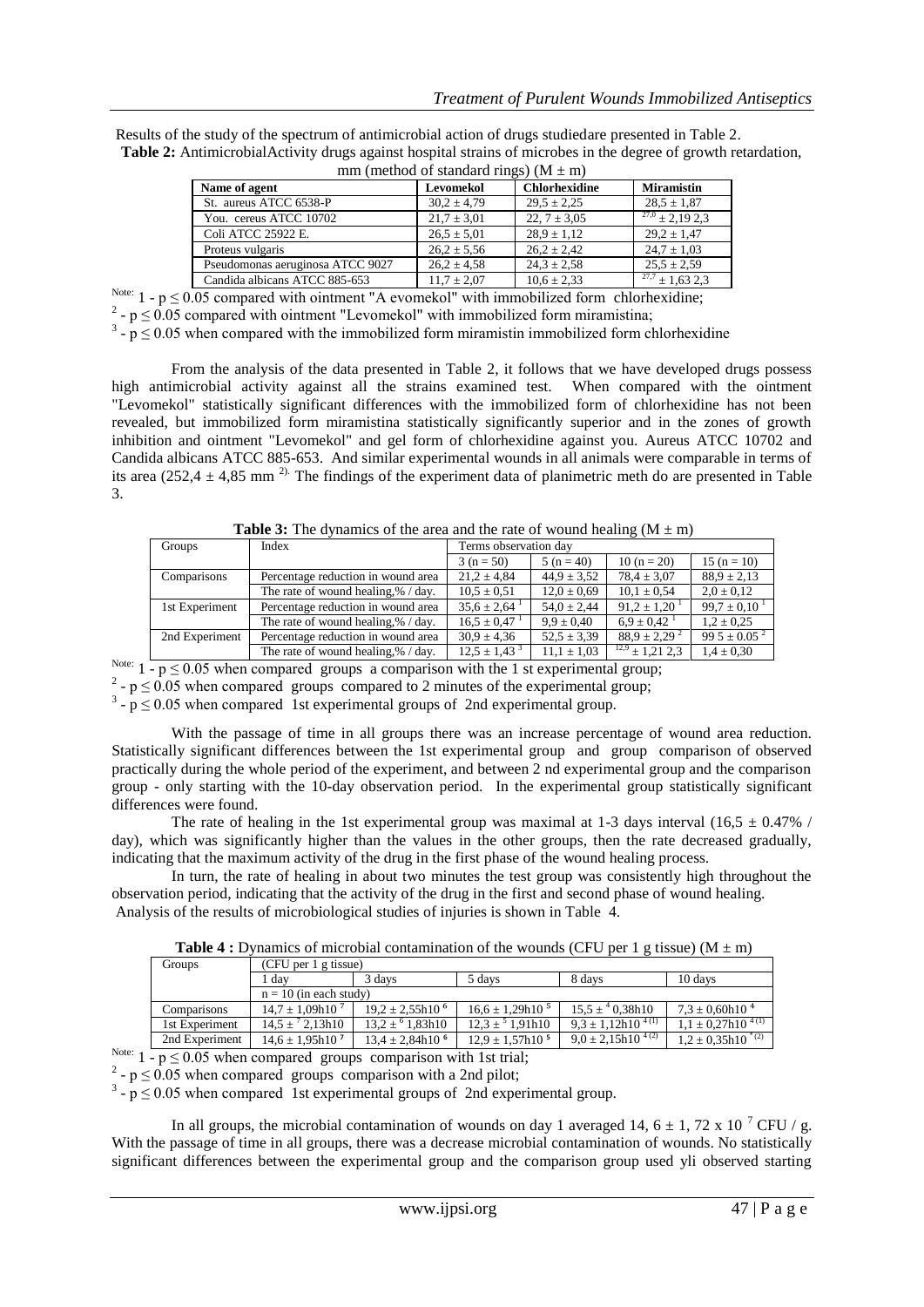from 8-day observation period, indicating a high decontamination activity study medication. In the experimental groups no significant differences were found.

Histological studies of all groups in the first days after the wound defect modeling the entire surface of the wound was covered with massive fibrinopurulent masses, which revealed a large number of dead white blood cells. Underlying tissues greatly swollen and infiltrated by polymorphonuclear leukocytes and macrophages at various stages of differentiation, bundles of collagen fibers loosened and separated from each other foci of infiltration. Blood and lymph vessels dilated. Swelling of the tissues and infiltration in combination with impregnating the red blood cells spread beyond the wound defect over the entire thickness of the dermis and hypodermis passed on.

After 3 days after modeling purulent wounds CPA Group sake of compari- son the surface of the wound is covered with a scab. Under the scab - granulation tissue infiltrated by granulocytes. The swelling of the dermis and fiber. In the 1st test group directly on the wound beneath the preparations showed a thick layer infiltrate composed overwhelmingly of granulocytes. In about 2 minutes the test group the wound was covered with fibrin, fuzzy granulating shaft infiltrated polymorphonuclear leukocytes. Present areas of the Grand Prix at the translational tissue. In the dermis and hypodermis infiltration and mild swelling phenomenon.

On day 5, observations Group comparing the wound is covered with leukocyte-necrotic scab, scab by granulation tissue, epithelialization signs absent. Deep sections of the dermis more swollen. In the 1st test group proliferative processes were better than in the other groups. However, in some preparations to observe the reaction of macrophages, which manifested an increased number of polymorphonuclear - leukocytes in the infiltrate. In a 2nd test group granulation tissue and fibrin covered quite clearly demarcated granulating shaft. The young granulation tissue observed pronounced neoangiogenesis processes. Granulation tissue infiltrated with neutrophils, lymphocytes and macrophages.

H and 8 day the comparison group on the surface of the wound leukocyte necrotic scab is present in part. The bottom of the wound performed full granulation tissue rich in blood vessels. Fibroblasts are connective tissue of various forms of process, arranged strands, surrounding blood vessels. In the 1st test group gistopreparation noted in the presence of edema in the central parts of the wound defect, but on the periphery well-formed epithelial shaft. A few preparations to the center of the wound shaft continued in the epidermis layer having a two-layer organization. In a 2nd test group in the surface layers of the wound defect stored only small areas of granulation tissue. Located beneath the newly formed connective tissue is well vascularized, there are signs of an edge epithelialization of the wound.

On day 10 Group the comparison is the formation of epithelial tree on the border of the wound defect. Granulation tissue is clearly demarcated from the intact dermis and infiltrated leukocytes. All gistopreparation 1st experimental groups mentioned granulation coating the epidermis, which is composed of 2 layers of cells. Derivatives of the epidermis absent across the area of the wound defect. In about 2 minutes the test group well-marked signs of epithelialization of the wound. Infiltration of the surface layers of the dermis is preserved. The newly-formed connective tissue as well vaskulyrization on, no signs of edema. Reactive changes are less pronounced. Lots regenerated epithelium without obvious morphological changes.

In order to identify the distinctive features of the process of reparative regeneration in the experimental groups compared us were vestigated cross sections of experimental wounds with their surrounding tissues and skin and muscle morphometry and held, the result s are presented in tables 5.

| Indicators   | Groups         | Timing of treatment per day    |                                |                              |                              |
|--------------|----------------|--------------------------------|--------------------------------|------------------------------|------------------------------|
|              |                | $3-i$                          | 5th                            | 8th                          | 10 <sub>th</sub>             |
| Fibroblasts  | Comparisons    | $31.9 \pm 1.17$                | $32.2 \pm 0.94$                | $43.3 \pm 1.96$              | $51.4 \pm 0.57$              |
|              | 1st Experiment | $32.4 \pm 2.29$                | $42.8 \pm 1.36$ <sup>1</sup>   | $55.4 \pm 2.32$ <sup>1</sup> | $60.8 \pm 2.18$ <sup>1</sup> |
|              | 2nd Experiment | $27.0 \pm 1.92$                | $35,3 \pm 1,25^{3}$            | $54.3 \pm 2.12^2$            | $65,1 \pm 2,07$ <sup>2</sup> |
| Macrophages  | Comparisons    | $20.6 \pm 1.51$                | $21.4 \pm 1.26$                | $18.4 \pm 1.51$              | $14.7 \pm 1.64$              |
|              | 1st Experiment | $16.4 \pm 0.75$ <sup>1</sup>   | $12.2 \pm 0.58$ <sup>1</sup>   | $10.6 \pm 0.68$              | $8.2 \pm 0.49$ <sup>1</sup>  |
|              | 2nd Experiment | $23.1 \pm 1.66^{3}$            | $18.5 \pm 1.35^{3}$            | $\frac{14,6}{2}$ ± 1,58 2,3  | $9,1 \pm \overline{1,37}^2$  |
| Lymphocytes  | Comparisons    | $17.5 \pm 1.27$                | $19.1 \pm 2.13$                | $16.5 \pm 2.42$              | $15.4 \pm 1.58$              |
|              | 1st Experiment | $19.6 \pm 0.51$                | $16.0 \pm 0.45$                | $15.2 \pm 0.58$              | $15.5 \pm 1.00$              |
|              | 2nd Experiment | $\frac{24,8}{2}\pm 2,25$ 2,3   | $24.8 \pm 2.89$ <sup>3</sup>   | $15.0 \pm 3.37$              | $12.3 \pm 2.26$              |
| Granulocytes | Comparisons    | $32.1 \pm 1.91$                | $29.2 \pm 1.66$                | $24.4 \pm 2.01$              | $20.4 \pm 0.97$              |
|              | 1st Experiment | $33.0 \pm 2.28$                | $30.8 \pm 1.55$                | $20.6 \pm 1.36$              | $16.8 \pm 0.86$ <sup>1</sup> |
|              | 2nd Experiment | $\frac{24.9}{24.9}$ ± 2,74 2,3 | $\frac{21.4}{21.4}$ ± 1,26 2,3 | $16.1 \pm 1.45$ <sup>2</sup> | $\frac{13.5}{13.21}$ 2.3     |
| Cell Index   | Comparisons    | $1.06 \pm 0.034$               | $1,10 \pm 0,027$               | $1.51 \pm 0.041$             | $1,85 \pm 0,027$             |
|              | 1st Experiment | $0.93 \pm 0.017$               | $1,18 \pm 0,022$               | $1,85 \pm 0,036$             | $2,14 \pm 0,031$             |
|              | 2nd Experiment | $1,01 \pm 0,014$ <sup>3</sup>  | $1,16 \pm 0.021$               | $\frac{2,22}{2}$ ± 0,025 2,3 | $\frac{2,87}{1}$ ± 0,042 2,3 |

**Table 5:** Dynamics composition infiltrate wound during treatment  $(M \pm m)$  in%  $(n = 10)$ 

Note:  $1 - p \le 0.05$  when compared groups comparison with 1st trial;

<sup>2</sup> -  $p \le 0.05$  when compared groups comparison with a 2nd trial;

 $3 - p \le 0.05$  when compared 1st test group with 2 minutes of the experimental group